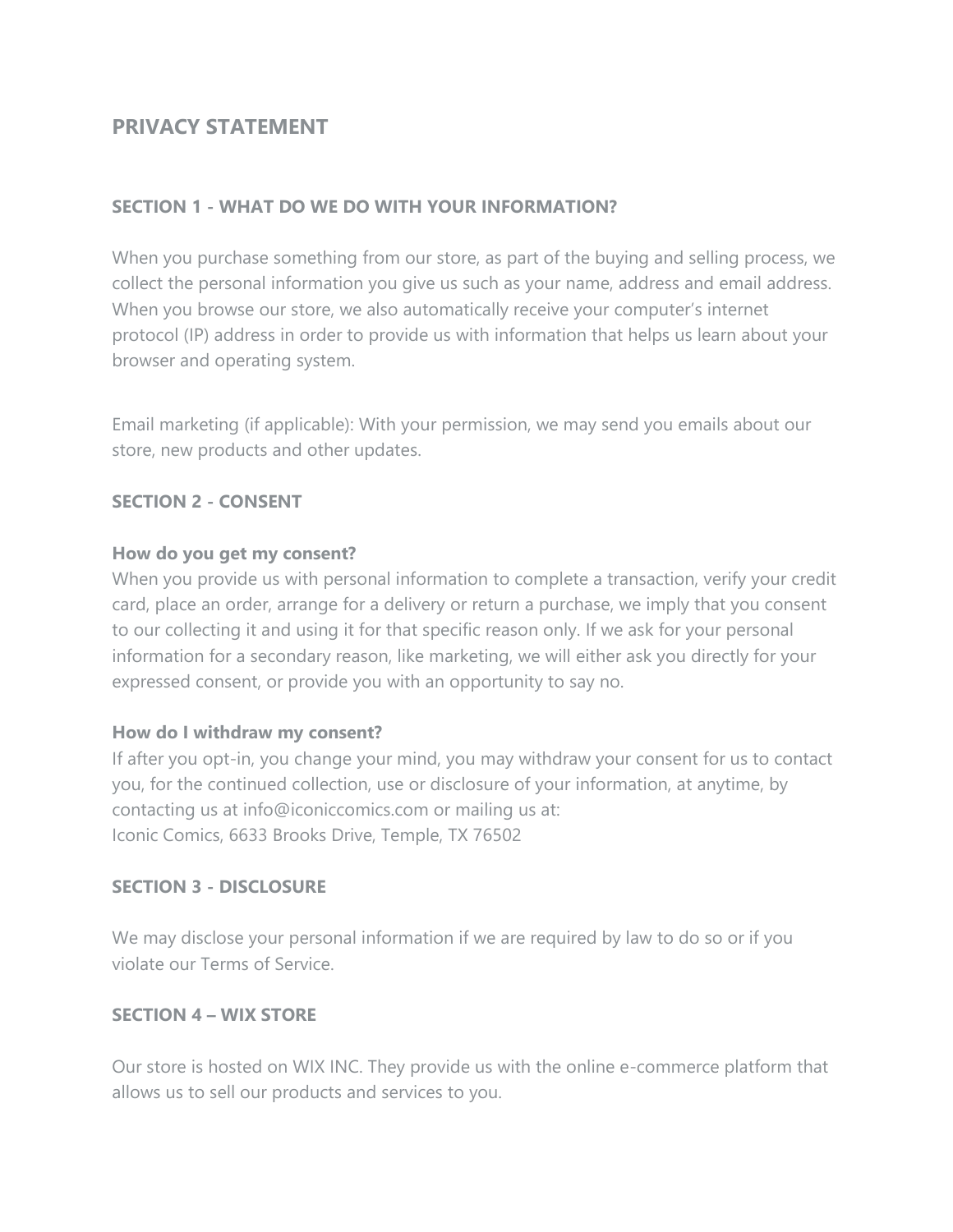Your data is stored through WIX's data storage, databases and the general WIX application. They store your data on a secure server behind a firewall.

### **Payment:**

If you choose a direct payment gateway to complete your purchase, then WIX stores your credit card data. It is encrypted through the Payment Card Industry Data Security Standard (PCI-DSS). Your purchase transaction data is stored only as long as is necessary to complete your purchase transaction. After that is complete, your purchase transaction information is deleted.

All direct payment gateways adhere to the standards set by PCI-DSS as managed by the PCI Security Standards Council, which is a joint effort of brands like Visa, MasterCard, American Express and Discover.

PCI-DSS requirements help ensure the secure handling of credit card information by our store and its service providers.

For more insight, you may also want to read WIX's Terms of Use (<https://www.wix.com/about/terms-of-use>) or Privacy Statement (<https://www.wix.com/about/privacy>).

### **SECTION 5 - THIRD-PARTY SERVICES**

In general, the third-party providers used by us will only collect, use and disclose your information to the extent necessary to allow them to perform the services they provide to us.

However, certain third-party service providers, such as payment gateways and other payment transaction processors, have their own privacy policies in respect to the information we are required to provide to them for your purchase-related transactions. For these providers, we recommend that you read their privacy policies so you can understand the manner in which your personal information will be handled by these providers.

In particular, remember that certain providers may be located in or have facilities that are located a different jurisdiction than either you or us. So if you elect to proceed with a transaction that involves the services of a third-party service provider, then your information may become subject to the laws of the jurisdiction(s) in which that service provider or its facilities are located.

As an example, if you are located in Canada and your transaction is processed by a payment gateway located in the United States, then your personal information used in completing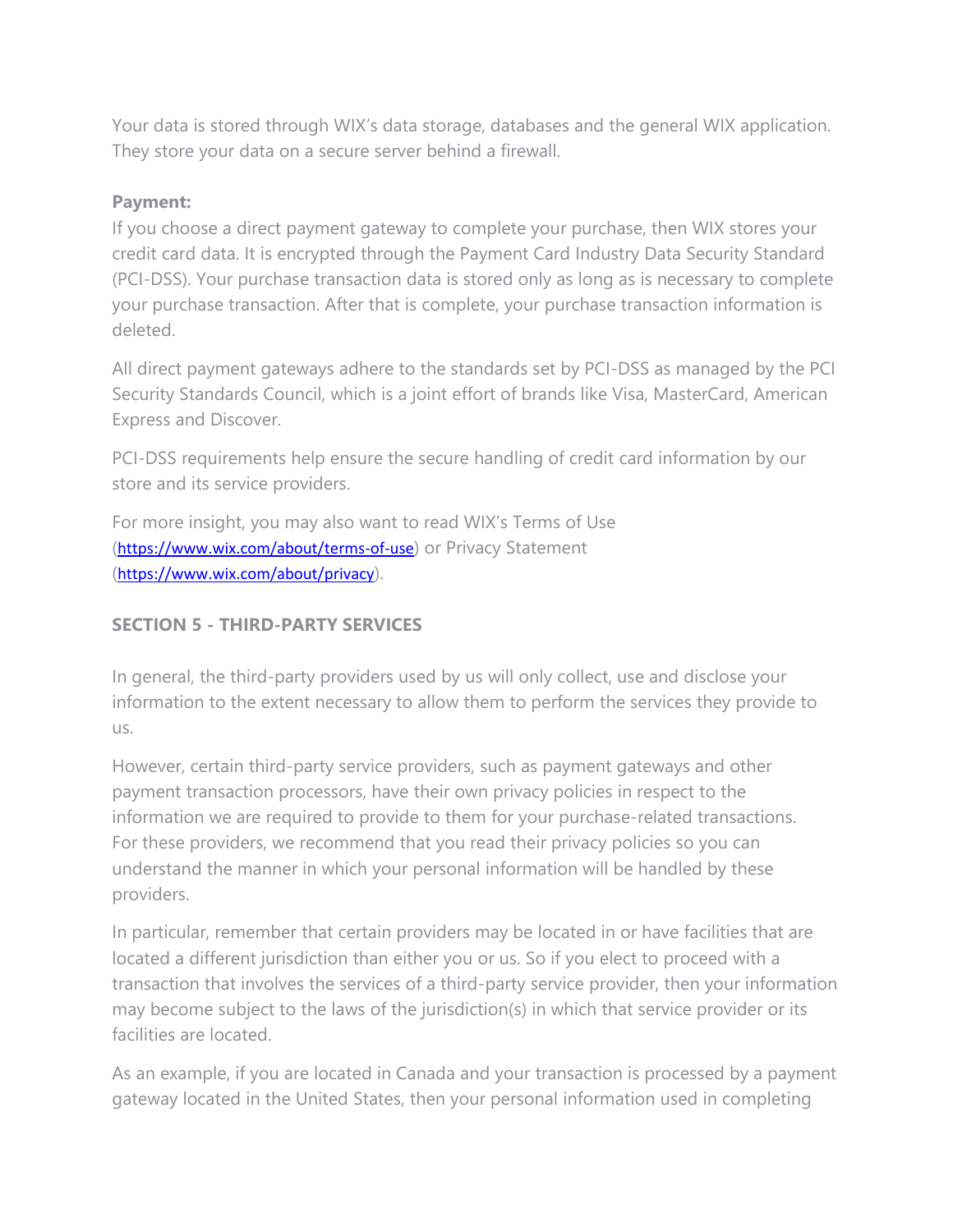that transaction may be subject to disclosure under United States legislation, including the Patriot Act.

Once you leave our store's website or are redirected to a third-party website or application, you are no longer governed by this Privacy Policy or our website's Terms of Service.

### **Links**

When you click on links on our store, they may direct you away from our site. We are not responsible for the privacy practices of other sites and encourage you to read their privacy statements.

# **SECTION 6 - SECURITY**

To protect your personal information, we take reasonable precautions and follow industry best practices to make sure it is not inappropriately lost, misused, accessed, disclosed, altered or destroyed.

If you provide us with your credit card information, the information is encrypted using secure socket layer technology (SSL) and stored with a AES-256 encryption. Although no method of transmission over the Internet or electronic storage is 100% secure, we follow all PCI-DSS requirements and implement additional generally accepted industry standards.

# **SECTION 7 - COOKIES**

In order for some of the website technologies to work properly, a small data file ("cookie") must be downloaded and stored on your device. By default, we use several persistent cookies for purposes of session and user authentication, security, keeping the User's preferences (e.g., regarding default language and settings), connection stability (e.g., for uploading media, using e-Commerce features, etc.), monitoring performance of our services and marketing campaigns, and generally providing and improving our services.

If you want to delete or block any cookies, please refer to the help and support area on your internet browser for instructions on how to locate the file or directory that stores cookies. Information on deleting or controlling cookies is also available at <https://www.aboutcookies.org/> [\(](https://www.aboutcookies.org/)note that this website is not provided by Iconic Comics, and we, therefore, cannot ensure its accuracy, completeness or availability).